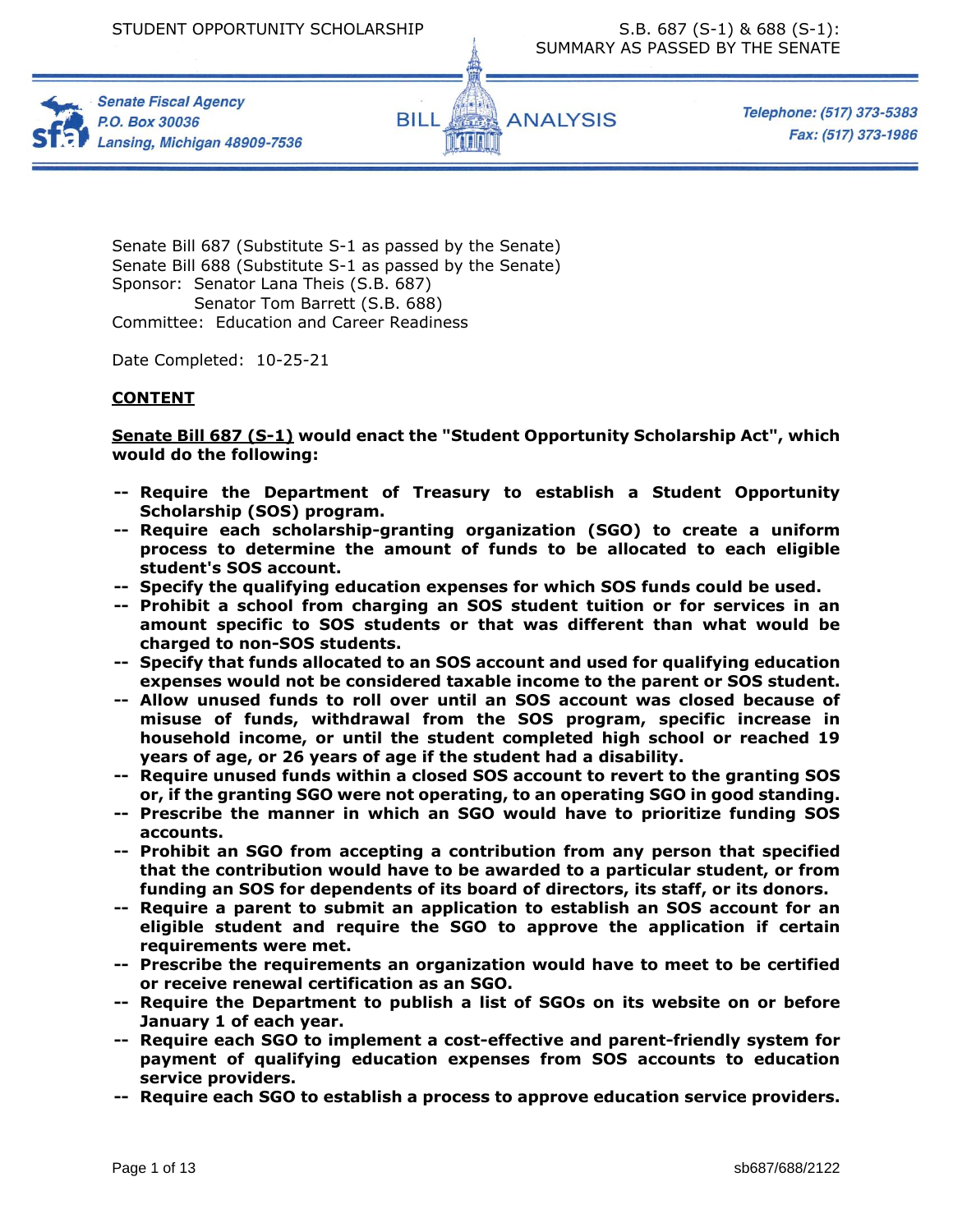**-- Specify that if the Act were challenged in State court as violating the Michigan or United State Constitution, parents of students who would be eligible for the program could intervene in a lawsuit to defend the Act's constitutionality.**

**Senate Bill 688 (S-1) would amend the Income Tax Act to do the following:** 

- **-- Amend the definition of "taxable income" to include a deduction of funds allocated to an SOS account pursuant to the Student Opportunity Scholarship Program proposed under Senate Bill 687 (S-1).**
- **-- Allow a taxpayer, for tax years beginning on or after January 1, 2022, to claim a tax credit against the taxes imposed under Parts 1 and 2 of the Income Tax Act in an amount up to 100% of the total amount of contributions made by the taxpayer during the tax years to one or more SGOs.**
- **-- Require a taxpayer to submit an application and contribution plan to the Department of Treasury for preapproval of the tax credit and prescribe the information that would have to be included in those documents.**
- **-- Require the Department to approve or deny a completed application within 10 business days after receiving it and to issue a preapproval letter to the applicant if the application were accepted.**
- **-- Specify that the total of all credits reserved under preapproval letters could not exceed \$500.0 million for any State fiscal year.**
- **-- Require the tax credits available for the current State fiscal year to be increased by 20% if the total aggregate amount of tax credits approved for the previous fiscal year were equal to or greater than 90% of the total aggregate amount of all tax credits available for the previous year.**
- **-- Allow a credit that exceeded the taxpayer's tax liability for the tax year to be carried forward to offset tax liability in subsequent tax years or until used up, whichever occurred first.**
- **-- Prohibit a taxpayer from claiming a credit in excess of the amount of proposed contributions reflected on the preapproval letter.**
- **-- Require an SGO, within 10 days after receiving contribution, to notify the Department and issue a certificate of contribution to the taxpayer and require the taxpayer to attach a copy of the certificate to his or her annual return.**
- **-- Require the Department to include on its website the current amount of the total credit applications pending verification, the amount of the total credits allocated to date, and the remaining credit that was available to taxpayers that made contributions to SGOs.**
- **-- Require the Department, by November 1, 2023, and by each November 1 thereafter, to submit a report concerning the administration, operation, and fiscal impact of the SOS program and the corresponding credits to Legislature.**

# **Senate Bill 687 (S-1)**

#### Definitions

"Eligible student" would mean a resident of Michigan who is five years of age or older or is enrolled in a public school or nonpublic school [as those terms are defined in the Revised School Code] in any grades kindergarten to 12 and who satisfies at least one of the following:

-- Is a member of a household with an annual household income at the time of initial applying for an SOS from an SGO under the bill of no more than 200% of the amount of household income necessary to meet the income eligibility criteria for the Federal Free or Reduced-Price Lunch program, as determined under the Richard B. Russell National School Lunch Act.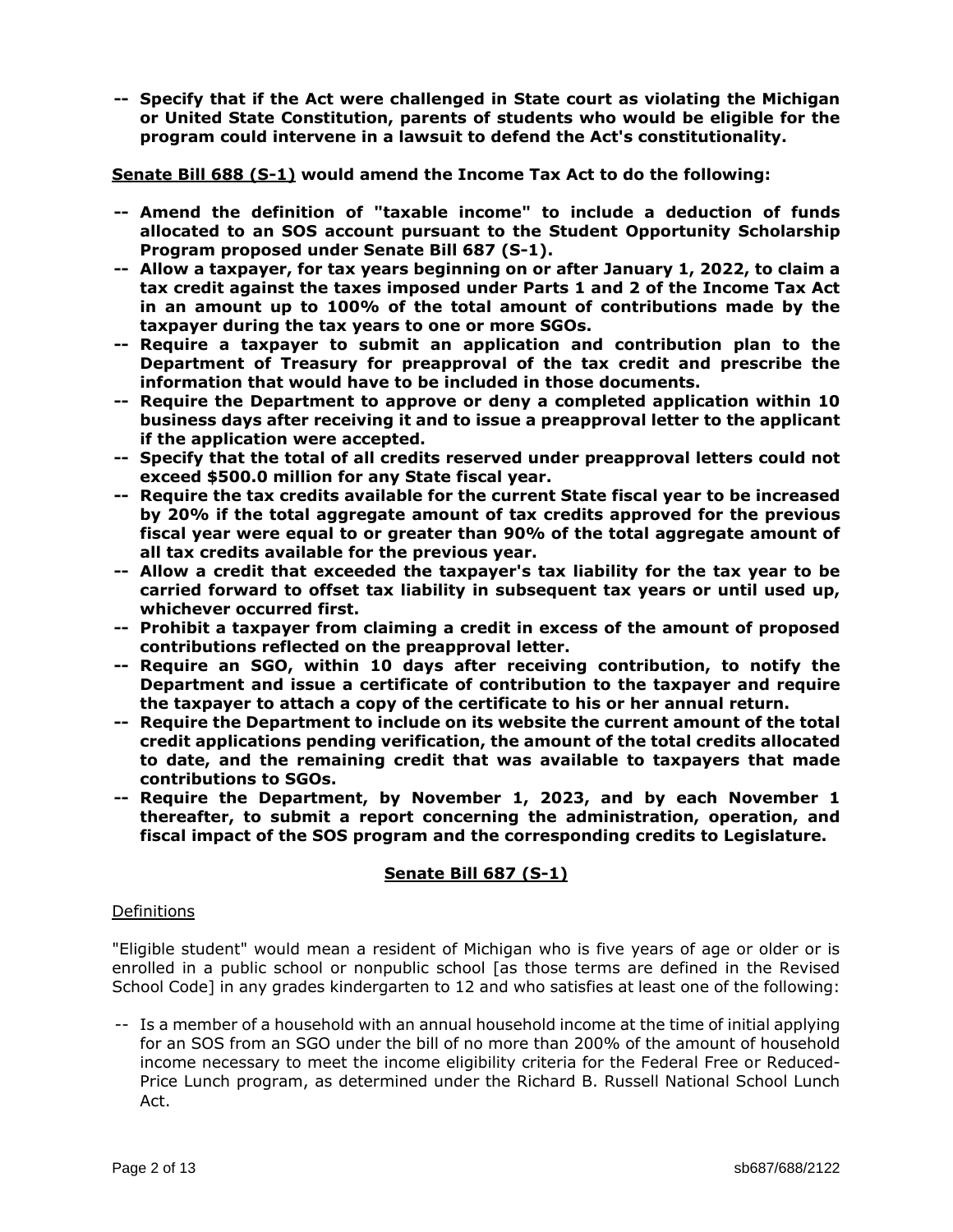- -- Is a child with a disability as defined under the Individuals with Disabilities Education Act (IDEA).
- -- Is a child in foster care as defined in Section 2 of the Foster Care and Adoption Services Act.
- -- Is a member of the household of an eligible student that currently has an SOS from an SGO.

"Scholarship-granting organization" would mean a nonprofit organization that complies the requirements of this Act and that receives contributions, allocates funds, and administers SOS accounts. "Student opportunity scholarship account" or "SOS account" would mean the account to which funds are allocated an SGO to the parent of an SOS student in order to pay for the student's qualifying education expenses in accordance with the requirements of the Act. "Parent" would mean a biologically or adoptive parent, legal guardian, custodian, or other person with legal authority to act on behalf of an SOS student.

The bill would define "SOS student" as an eligible student who is participating in the Student Opportunity Scholarship Program.

"Person" would mean an individual or a partnership, corporation, limited liability company, association, government entity, or other legal entity.

"Minimum foundation allowance" would mean the minimum foundation allowance established under Section 20 of the State School Aid Act. (Currently, the minimum foundation allowance is \$8,700.)

## Student Opportunity Scholarship; Creation & Eligibility

The bill would create the Student Opportunity Scholarship Act or SOS Act. The Department of Treasury would have to establish a Student Opportunity Scholarship Program "to give more flexibility and choices in education to [Michigan residents] and to address disparities in educational options available to students".

Each SGO would have to create a uniform process for determining the amount to be allocated to each eligible student's SOS account with the following limitations:

- -- For eligible students enrolled at a public school (except for eligible students who were nonresident pupils who were admitted to a school operated by a district that collected tuition for the pupil under Section 1401 of the Revised School Code), the total SOS funds for a single school fiscal year could not exceed \$500 for an eligible student or \$1,100 for an eligible student who was a child with a disability.
- -- For eligible students not described in the provision above, including those who intended to use the funds in the SOS account to pay tuition, the total SOS funds for a single school fiscal year could not exceed 90% of the minimum foundation allowance for the immediately preceding State fiscal year reduced by the percentage equal to 3/8 of the percentage by which the applicant's household income exceeded the applicable income eligibility criteria for the Federal Free or Reduced-Price Lunch program; a child with a disability could receive up to 90% of the minimum foundation allowance for the immediately preceding State fiscal year, regardless of household income.
- -- For eligible students in foster care, the SGO would have to assume that the student's parents had no income or ability to pay for educational services for the purpose of prioritizing the students and determining the amount of assistance provided under the program.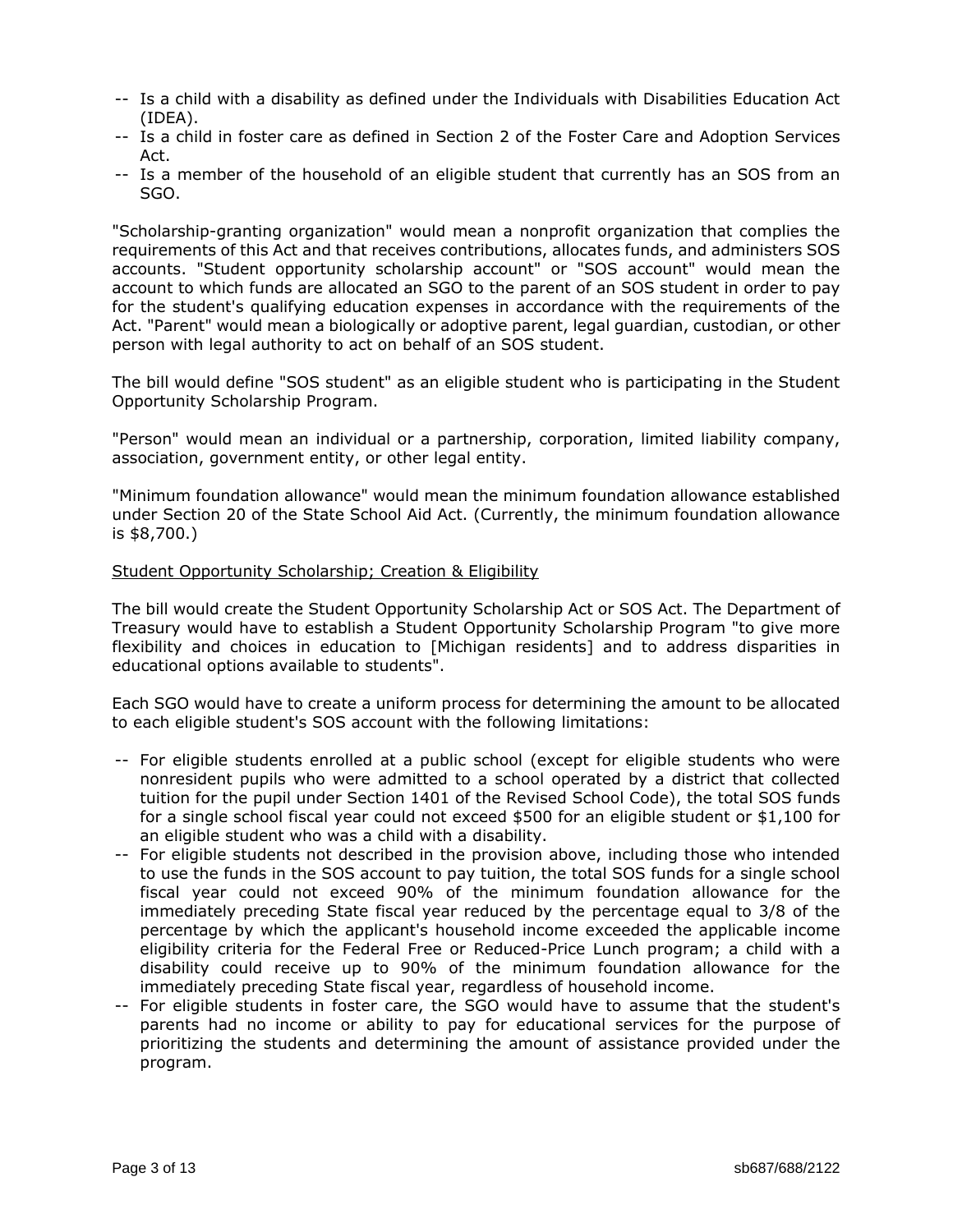"State fiscal year" would mean a fiscal year that commences October 1 and continues through September 30. "School fiscal year" would mean that term as defined in Section 6 of the State School Aid Act: a fiscal year that commences July 1 and continues through June 30.

#### Use of SOS Funds & Accounts

The funds in the SOS account could be used only to pay for the following qualifying education expenses, unless limited by the SGO, that were incurred to educate an SOS student:

- -- Tuition or fees to attend a kindergarten to grade 12 public school or nonpublic school, or for online learning programs.
- -- Tutoring services provided by an individual or a tutoring facility.
- -- Services contracted for and provided by a public school, including individual classes and extracurricular activities and programs.
- -- Textbooks, curricula, or other instructional materials, including any supplemental materials or associated online instruction required by either a curriculum or an education service provider.
- -- Computer hardware or other technological devices that were primarily used to help meet an SOS student's educational needs or educational software application.
- -- School uniforms.
- -- Fees for nationally standardized assessments, advanced placement examinations, examinations elated to college or university admission, and tuition or fees for preparatory courses for these.
- -- Tuition or fees for summer education programs and specialized after-school education programs, excluding after-school child care.
- -- Tuition, fees, instructional materials, and examination fees for career and technical education.
- -- Educational services and therapies, including occupational, behavioral, physical, speechlanguage, and audiology therapies provided by a license professional.
- -- Tuition and fees for enrollment in an eligible course under the Postsecondary Enrollment Options Act, enrollment in an eligible course under the Career and Technical Preparation Act, or participation in a career and technical education (CTE) early/middle college or CTE dual enrollment program.
- -- Fees for transportation paid to a fee-for-service transportation provider, or costs for mileage, for the student's travel to and from an education service provider.
- -- Fees for school-based athletic activities.

"Career and technical education" would mean organized, systemic instruction designed to prepare an eligible student for useful employment in a recognized occupation.

"Curriculum" would mean a complete course of study for a particular content area or grade level.

"Education service provider" would mean a person or organization that receives payments from an SOS account to provide educational materials and services to SOS students.

A public school or nonpublic school would be prohibited from charging an SOS student tuition or for any services: 1) in an amount that applied only to SOS students, 2) in an amount that was different than the amount the public school or nonpublic school otherwise would have charged the SOS student under State law if he or she were not an SOS student, or 3) solely because he or she was an SOS student.

Scholarship funds could not be refunded, rebated, or shared with a parent or SOS student in any manner. Any refund or rebate for materials or services purchased with SOS funds would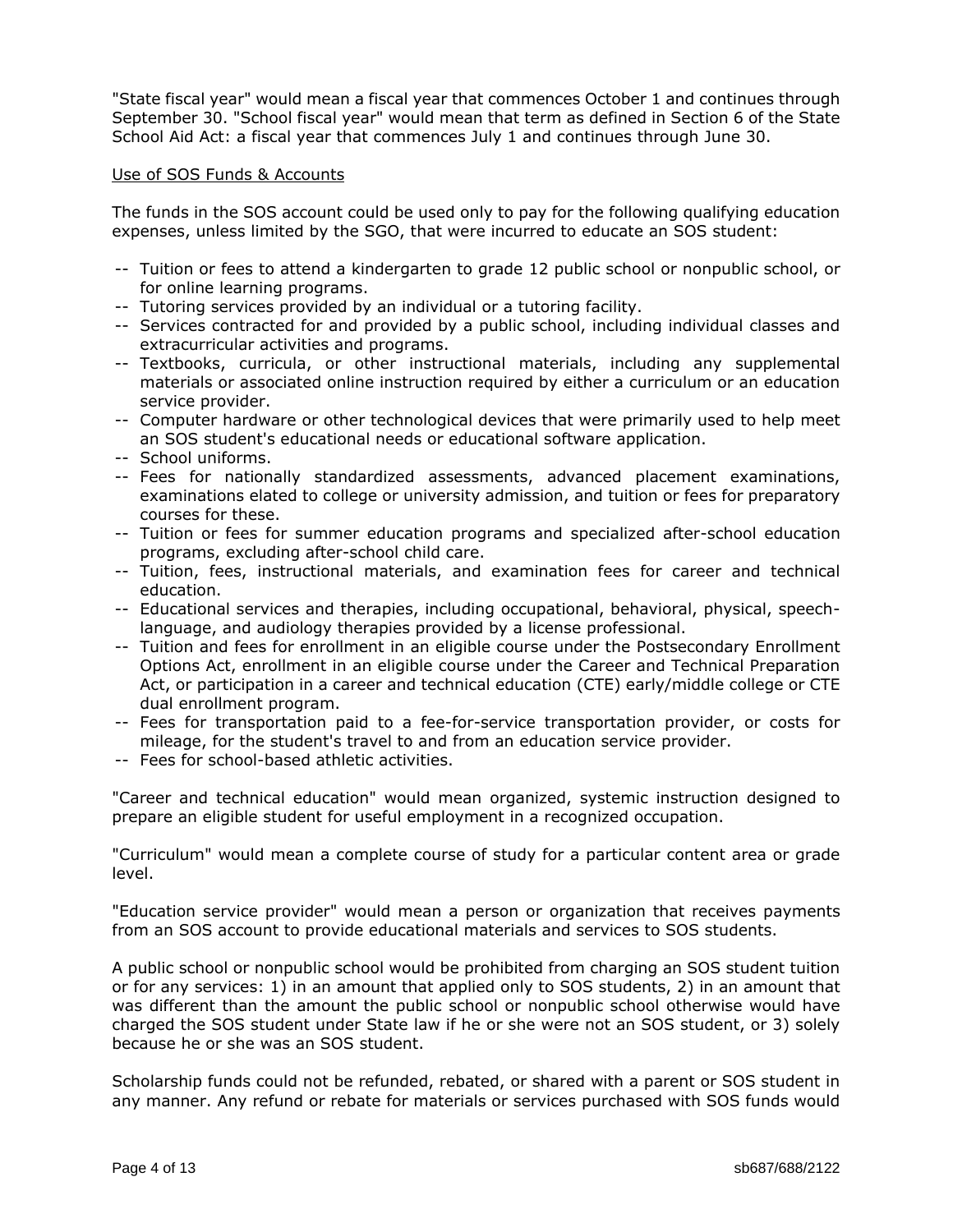have to be credited directly to the student's SOS account. A parent could make payments for the costs of educational material and services that were not covered by the funds in his or her student's account, but personal deposits into an SOS account would not be permitted. As provided in Section 30 of the Income Tax Act (which Senate Bill 687 (S-1) would add), funds allocated to an SOS account and used for qualifying education expenses would not be considered taxable income to the parent or the SOS student.

An SOS account would remain in force unless the SOS account was closed because of a substantial misuse of funds. Any unused funds would roll over from quarter to quarter and from year to year until one of the followed occurred:

- -- The parent withdrew the SOS student from the program.
- -- The SGO determined that the student's family income had increased above 250% of the amount of household income necessary to meet the income eligibility criteria for the Federal Free or Reduced-Price Lunch Program.
- -- The student received a high school diploma or high school equivalency certificate or, for an SOS student who was a child with a disability, the student received a high school diploma, high school equivalency certificate, or certificate of completion for high school.
- -- The end of the school fiscal year in which the SOS student reached 19 years of age or, for an SOS student who was a child with a disability, 26 years of age.

"High school equivalency certificate" would mean that term as defined in Section 4 of the State School Aid Act: the GED test developed by the GED Testing Service, the HISET exam developed by Educational Testing Service, or another comparable test approved by the Department of Labor and Economic Opportunity.

If an SOS account were closed, any unused funds would revert to the SGO that granted the SOS and that SGO would have to allocate the unused funds to other SOS accounts. If that SGO were no longer operating, the funds would have to be transferred to another SGO that was operating in good standing with the State.

An SGO first would have to prioritize funding SOS accounts for students who received an SOS in the previous school fiscal year, the siblings of those students, and foster children living in the same household as those students and then first-time applications. An SGO would have to prioritize first-time applications as follows:

- -- A majority of funds available for other first-time applicants would have to be reserved for students whose household incomes did not exceed that necessary to meet the income eligibility criteria for the Federal Free or Reduced-Price Lunch Program, or for a child who met the definition of a child with a disability under IDEA.
- -- The unfunded first-time applicants not described in the provision above would have to be selected for funding based on a random lottery until all remaining funds were allocated to SOS accounts.

An SGO could define and limit the educational services that the funds could cover so long as any limitation on qualified educational services was in compliance with Federal and State laws that affected students with a disability and other Federal and State laws regarding nondiscrimination. An SGO could not accept a contribution from any person if that person designated that the contribution would have to be used to award an SOS to a particular student. "Contribution" would mean a donation in the form of cash or marketable securities that is eligible for the tax credit under Section 279 or 679 of the Income Tax Act (proposed under Senate Bill 687 (S-1)).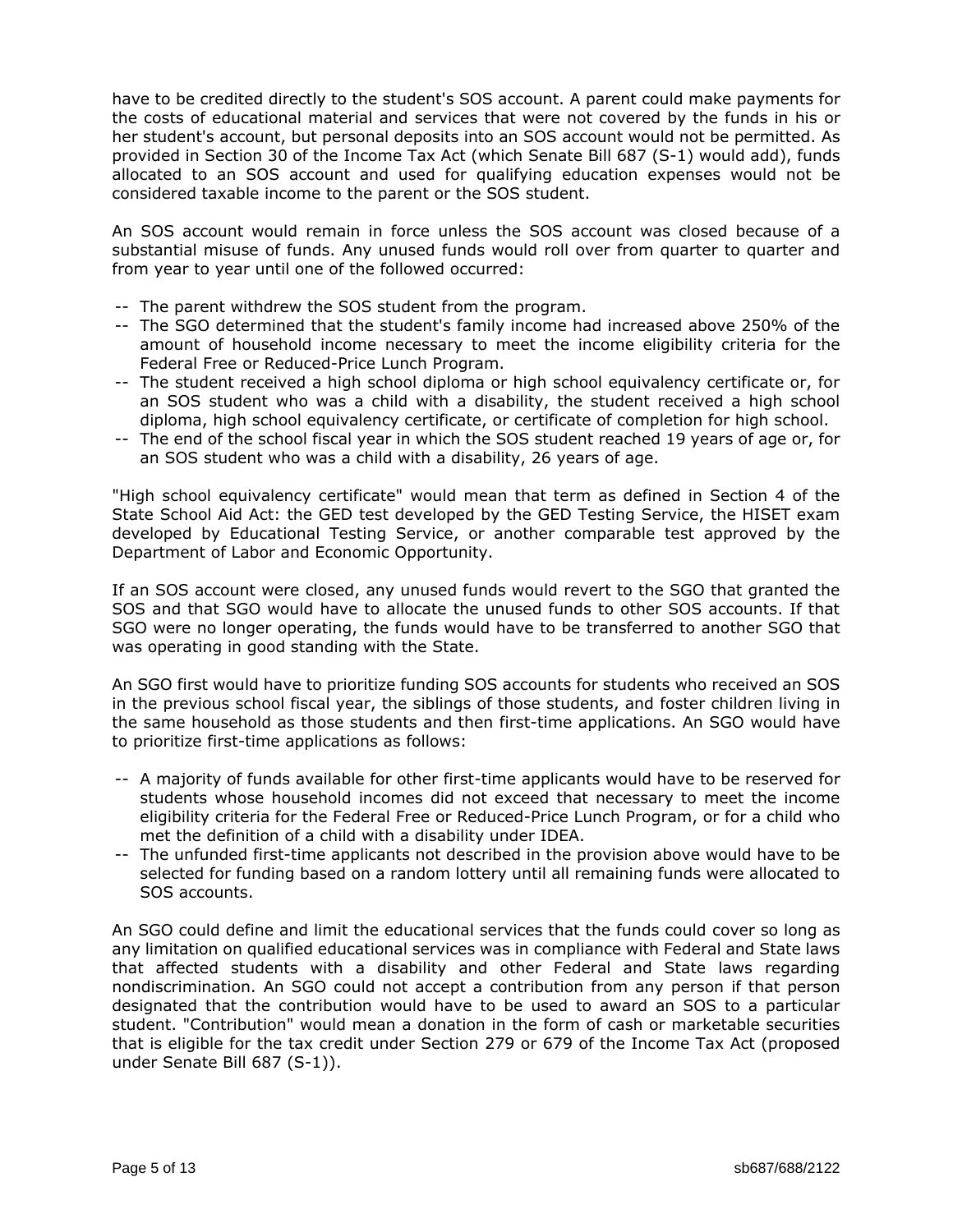An SGO could not fund an SOS for the dependents of its board of directors, its staff, or its donors.

#### Establishing & Renewing an SOS Account

To establish an SOS account for an eligible student, the parent would have to submit an application to an SGO. The SGO would have to approve an application if all of the following applied:

- -- An SGO verified that the student on whose behalf the parent was applying was an eligible student.
- -- Funds were available for the SOS.
- -- The parent signed a written agreement with the SGO that provided that funds in the SOS account could be used only for the covered qualifying education expenses, that a parent could not establish another SOS account for that student with any other SGO, and requires compliance with the SOS program's rules and requirements.

The SGO would have to renew a student's SOS annually if funds were available, unless the student's family income increased above 250% of the amount of household income necessary to meet the income eligibility criteria for the Federal Free or Reduced-Price Lunch Program. If an eligible student became ineligible for reasons other than fraud or misuse of funds, the SGO could cease funding for the student's SOS provided that the SGO complied with each of the following:

- -- The SGO immediately suspended payment of additional funds into the student's account; for SOS accounts that had been open for at least one full school fiscal year, the account would have to remain open and active for the parent to make qualifying education expenses to educate the student from remaining funds in the SOS account and when no funds remained in the account, the SGO could close the account.
- -- If the parent of an eligible student reapplied to the SGO and signed a new written agreement, payments into the student's existing SOS account could resume if the account were still open and active; a new SOS account could be established if the student's account had been closed.
- -- An SGO would have to adopt policies to provide the least disruptive process possible for SOS students who desired to leave the SOS program.

#### Establishing an SGO

An organization that sought to become an SGO would have to apply for initial certification or renewal of certification from the Department. An application for initial certification would have to include all of the following:

- $-$  A copy of the SGOs incorporation documents and the SGO's  $501(c)(3)$  determination letter issued by the Internal Revenue Service (IRS).
- -- A description of the methodology the SGO would use to evaluate whether a student was eligible to establish an SOS account and the application processes the SGO would use for parents and eligible students.
- -- A description of the process the SGO would use to approve education service providers.
- -- A description of the SGO's procedures for crediting refunds for an education service provider back to a student's SOS account.
- -- An assurance that the SGO would conduct a background check of all of its employees and maintain records of those background checks for audit purposes.

An application for renewal of certification as an SGO would have to include the following: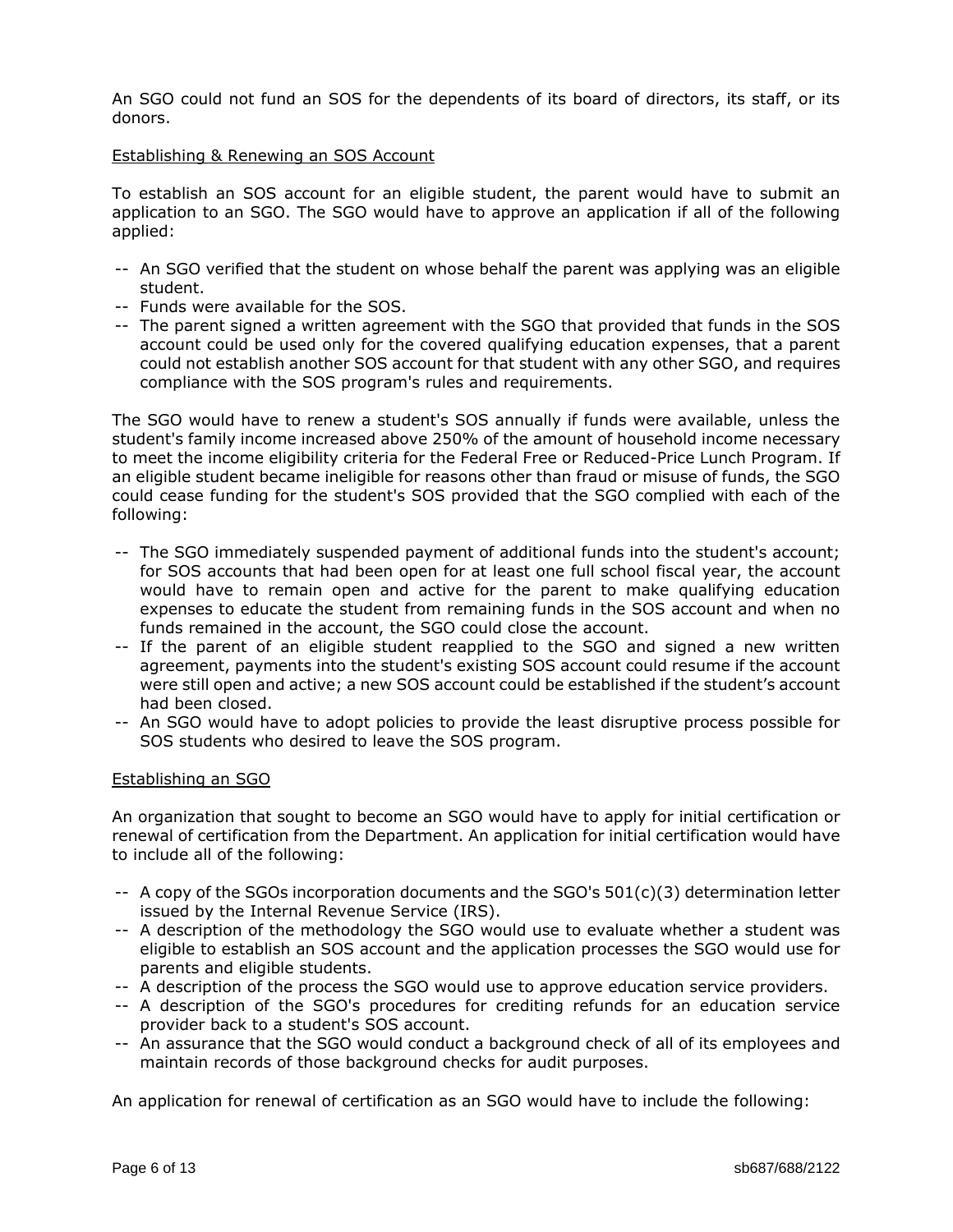- -- The SGO's completed IRS Form 990, submitted no later than November 30 of the year before the school fiscal year that the SGO intended to fund SOS accounts.
- -- A copy for the SGO's most recent financial audit, which would have to satisfy the conditions prescribed in the proposed Act.
- -- A list of the SGO's approved education service providers.
- -- A description of how the SGO had complied with the proposed Act's operational requirements and responsibilities.
- -- An annual report that included the number of applications the SGO received during the previous school fiscal year (disaggregated by county and grade level), the number of all students (disaggregated by county and grade level) that received SOS funds from the SGO during the previous school fiscal year, and the total number of SOS accounts the SGO maintained.

The annual report would have to include information on the following amounts of funds:

- -- Funds received by the SGO to fund SOS accounts during the last school year.
- -- Funds distributed by the SGO into SOS accounts during the last school fiscal year.
- -- Funds remaining after the distribution into SOS accounts and any obligations to fund SOS accounts in the future.
- -- Funds spent on administrative expenses and an accounting of those expenses during the last school fiscal year.
- -- Funds spent on fees to private financial management firms or other organizations to maintain records and process account transactions.

The annual report also would have to comply with uniform financial accounting standards, be attested to by an independent certified public accountant, and be free of material misstatements or exceptions.

The Department would have to certify an SGO or renew an SGO's certification under the proposed Act if the organization met the requirements described above. The Department also would have to issue initial certifications within 60 days after receiving the application and renew certifications with 30 days after receiving the application. For a renewal application, an SGO would have to provide proof that at least 90% of the total annual contributions the SGO received were allocated to the SOS accounts no later than the last day of the SGO's immediately succeeding calendar year or fiscal year, whichever was applicable, unless the current year's total annual contributions exceeded an account equal to the average of the total annual contributions received in the immediately preceding three years by more than 15%, in which case the excess amount could be carried forward and spent for SOS accounts in three equal installments over the immediately succeeding three years.

The SGO also would have to prove that it did the following:

- -- Maintained separate accounts for SOS funds and operating funds and that any interest that accrued from contributions that were eligible for the income tax credit proposed under Senate Bill 688 (S-1) were allocated by the SGO to fund SOS accounts.
- -- Used a standard application process for a parent to establish his or her student's eligibility for an SOS and the application was readily available to interested families and could be submitted through various sources, including the internet.
- -- Included two or more education service providers in its program.

An SGO would have to provide parents with a written explanation of the qualifying education expenses for which SOS funds could be used, parents' responsibilities under the proposed Act, and the duties of the SGO and the role of any private financial management firms or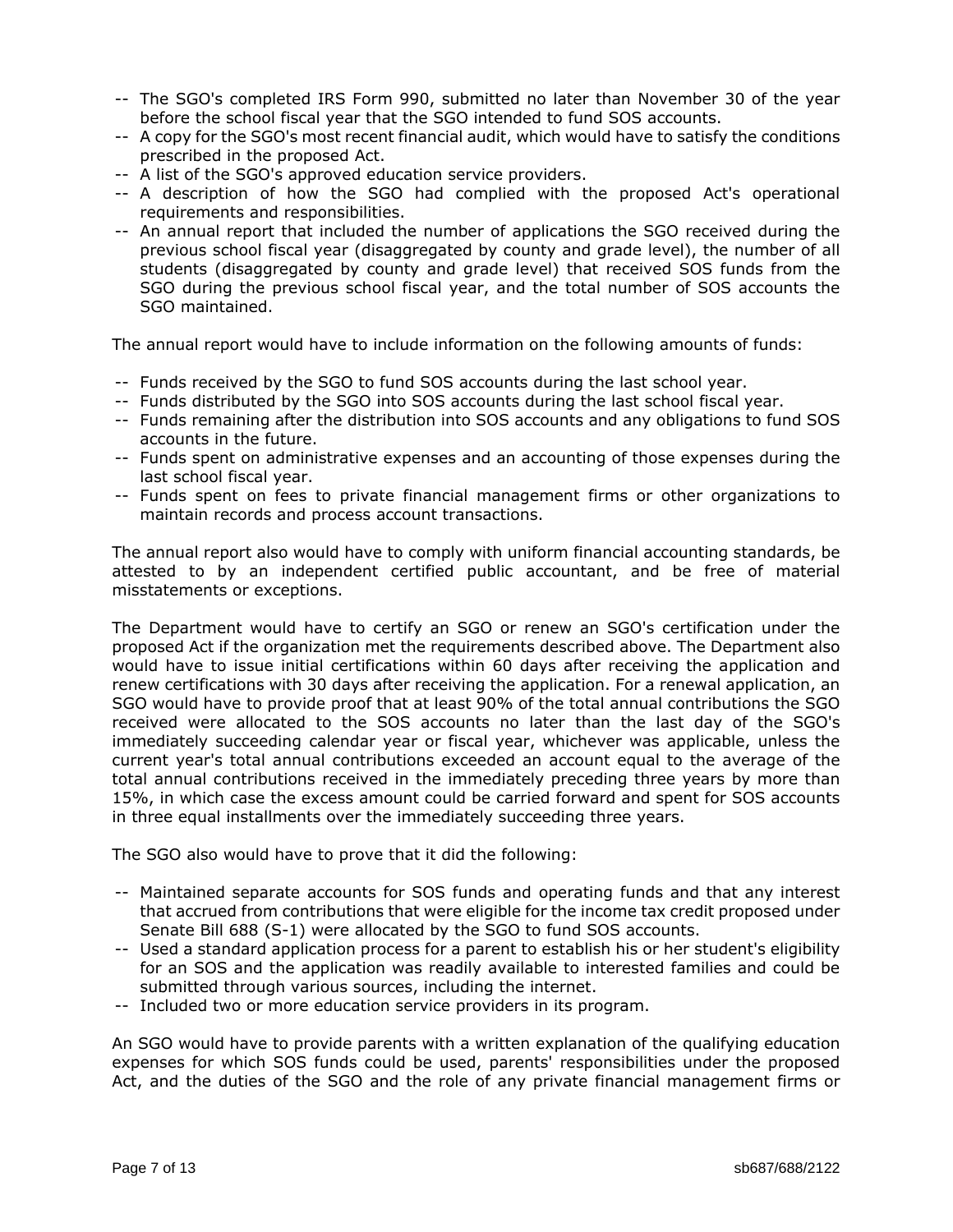other organizations that the SGO could contract with to process transactions or maintain records for other aspects of the SOS program.

An SGO could transfer funds to another SGO if additional funds were required to meet SOS demands at the receiving SGO or if the transferring SGO determined it could not continue to operate for any reason. If funds were transferred to meet SOS demands, no more than a combined aggregate of 10% of the SGOs total annual contributions received could be retained by the SGOs for administrative expenses. All transferred funds would have to be allocated by the receiving SGO to its account for SOS accounts. All transferred amounts received by an SGO would have to be separately disclosed in the receiving SGO's annual report for certification renewal.

An SGO that received a transfer of funds from an SGO that had determined it would not continue to operate would have to agree to fund the SOS accounts established by the transferring SGO to the extent funds were available. The receiving SGO also would have to prioritize the funding of transferred SOS accounts before funding new applicants.

#### Contributions to an SGO

An SGO that received a contribution for which a preapproval letter was issued, within 10 business days after receiving the contribution, would have to notify the Department and issue a certificate of contribution to the taxpayer that included the taxpayer's name, the amount of the contribution made, and the date on which the contribution was made. An SGO could accept donations that were not made pursuant to a preapproval letter and that were not eligible for the tax credit under Senate Bill 688 (S-1) and grants to cover administrative costs, to inform the public about the SOS program, to fund SOS accounts, or to offer assistance outside of the SOS program. Donations that were not eligible for the tax credit would not be subject to the proposed Act's requirements.

# Department Responsibilities; Violations

On or before January 1 of each year, the Department would have to publish a list of SGOs on its website. However, if an SGO failed to meet the proposed Act's requirements, the Department could not include the organization on the list of SGOs the following calendar year.

The Department would have to produce and publish on its website an annual report that aggregated the data obtained from the annual reports submitted by SGOs for the renewal of their certifications. The Department's report could not include, for SOS students, any personally identifiable information and, for SGOs, any confidential identifying information of SGOs.

The Department could conduct or contract for an additional audit or appropriate financial review of an SGO upon reasonable belief that the SGO had violated the proposed Act's requirements. If the Department determined that there had been a violation by an SGO, it would have to send written notice to the SGO. The SGO that received written notice of a violation would have 60 days after receiving it to correct the violation identified by the Department. If the SGO failed or refused to comply after 60 days, the Department could revoke the SGO's certification to participate in the SOS program.

An SGO whose certificate had been revoked could appeal the revocation of its certification pursuant to Section 22 of Public Act 122 of 1941. If the applicant did not file a timely appeal, upon revocation, an SGO would have to comply with the following: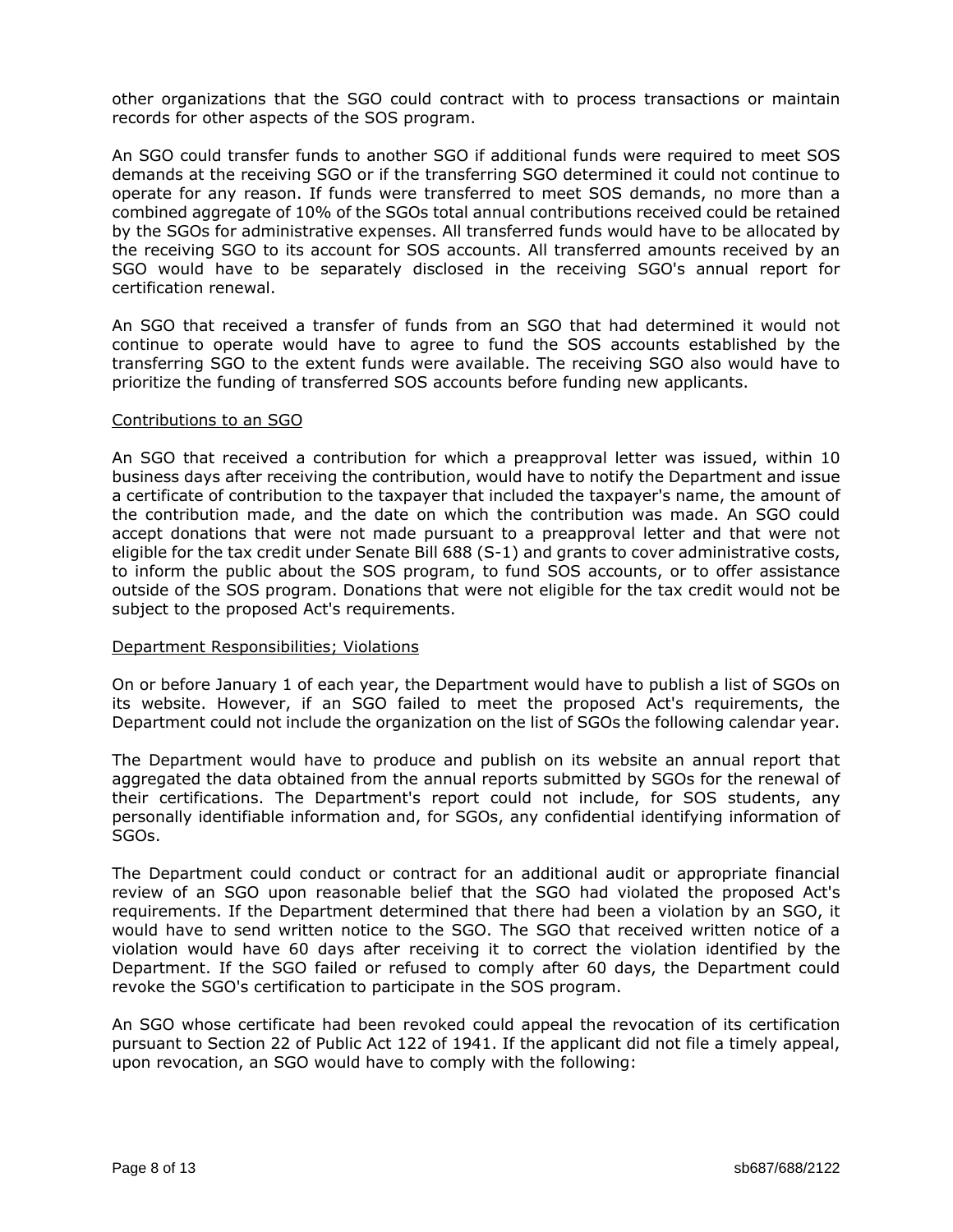- -- Continue administering SOS funds that were donated before the date of notice stated on the revocation.
- -- Not accept any further contributions for the purpose of funding SOS accounts on or after the date stated on the revocation.
- -- Refund any contributions that were received for the purpose of funding SOS accounts on or after the date of notice stated on the revocation.

(Section 22 of Public Act 22 of 1941 allows a taxpayer aggrieved by an assessment, decision, or order of the Department to appeal the contested portion of the assessment, decision, or order to the Tax Tribunal within 60 days, or to the Court of Claims within 90 days after the assessment, decision, or order.)

## SGO Payments & Transactions

Each SGO would have to implement a commercially viable, cost-effective, and parent-friendly system for payment of qualifying education expenses from SOS accounts to education service providers. The SGO could not adopt a system that relied exclusively on requiring parent to be reimbursed for out-of-pocket qualifying education expenses, but would have to provide maximum flexibility to parents by facilitating direct payments to education service providers or requests for reapproval of reimbursements for qualifying education expenses.

An SGO could contract with private financial management firms or other organizations to develop the payment system. An SGO could contract with private financial management firms or other organizations to maintain records and process transactions of the SOS accounts. If funding were available, an SGO would have to continue making payments into an SOS account until any of the following occurred:

- -- The parent withdrew the SOS student from the program.
- -- The SGO determined that the SOS student's family income had increased above 250% of the income eligibility criteria for the Federal Free or Reduced-Price Lunch Program.
- -- The SGO determined that there was a substantial misuse of the funds in the SOS account.
- -- The SOS student received a high school diploma or high school equivalency certificate, for an SOS student who was a child with a disability, until the student received a high school diploma, high school equivalency certificate, or certificate of completion for high school.
- -- The end of the school fiscal year in which the SOS student reached 19 years of age, or for a student who was a child with a disability, 26 years of age.

## Education Service Providers; Approval Process

Each SGO would have to establish a process for approving education service providers. An SGO could approve education service providers on its own initiative, at the request of parents, or upon request from prospective education service providers.

The proposed Act would not limit the independence or autonomy of an education service provider or to make the actions of a provider the actions of the State.

Nothing in the Act could be construed to expand the regulatory authority of the State, its officers, or any public school or nonpublic school to impose any additional regulation of education service providers beyond those necessary to enforce the requirements of the SOS program.

An education service provider that accepted payment from an SOS account would not be an agent of the State. An education service provider could not be required to alter its creed, practices, admissions policy, or curriculum in order to accept payments from an SOS account.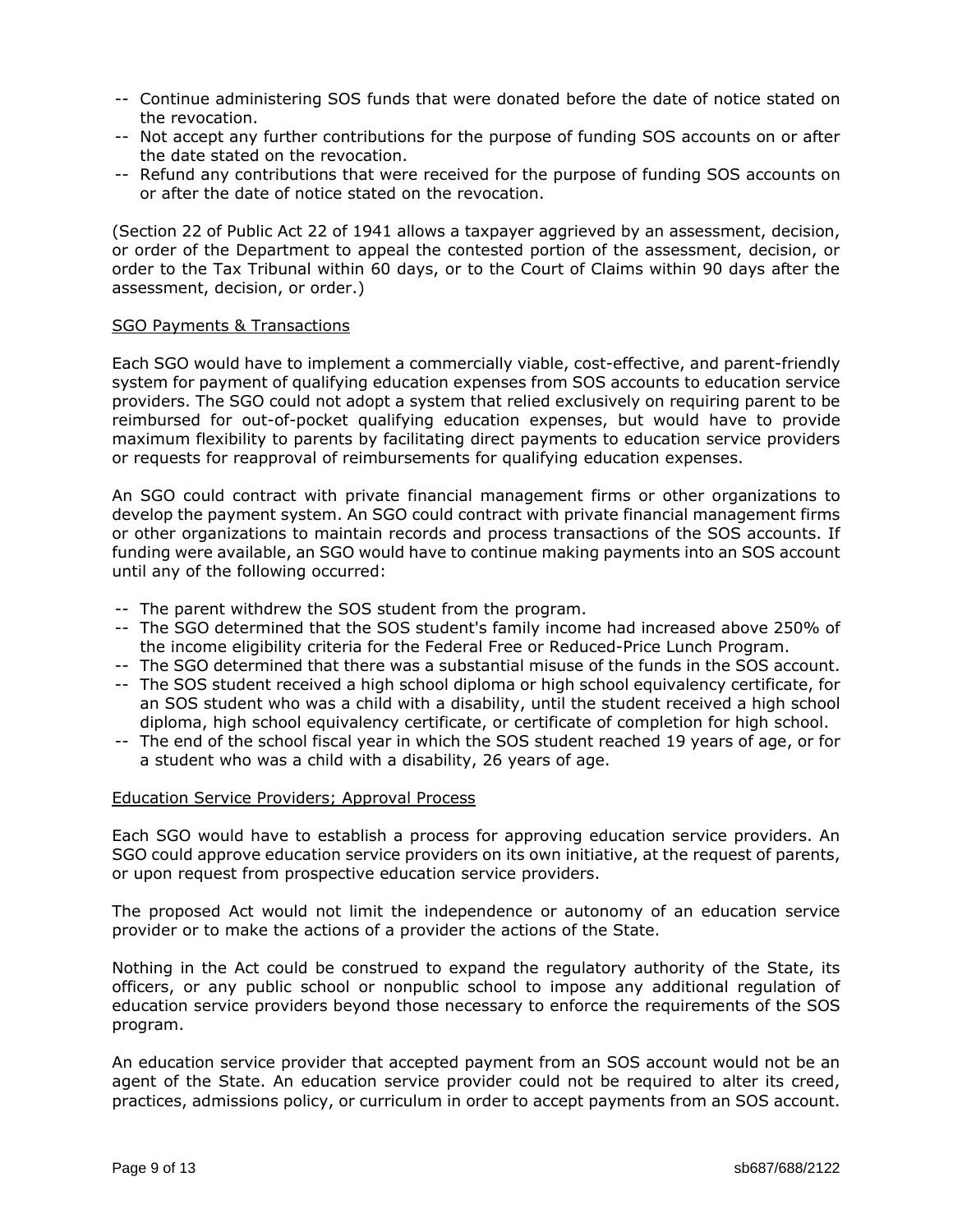# Intervention in Lawsuits

The bill specifies that if any part of the proposed Act were challenged in State court as violating either the State or United States Constitutions, parents of students who would meet the criteria for being eligible students could intervene as of right in a lawsuit to defend the SOS program's constitutionality.

# **Senate Bill 688 (S-1)**

#### "Taxable Income"

Under the Income Tax Act, "taxable income" means, for a person other than a corporation, estate, or trust, adjusted gross income as defined in the Internal Revenue Code subject to any applicable adjustments allowed under the Act. Under the bill, a person could deduct, to the extent included in adjusted gross income, funds that were allocated during the tax year to an SOS account pursuant to the SOS program, and used for qualifying education expenses of an SOS student as provided in the Student Opportunity Scholarship Act (as proposed by Senate Bill 687 (S-1)).

## Tax Credit; Contributions to SGOs

For tax years beginning on or after January 1, 2022, a taxpayer could claim a credit against the tax imposed by Part 1 or 2 of the Income Tax Act for the tax year in an amount up to 100% of the total amount of contributions made by the taxpayer during the tax year to one or more SGOs (as defined under Senate Bill 687 (S-1)) that were certified by the Department of Treasury and that participated in the SOS program. For a taxpayer who was a member of a flow-through entity that qualified for the credit, that taxpayer could claim the credit against the member's tax liability based on the member's distributive share of business income reported from that flow-through entity or an alternative method approved by the Department. To be eligible for the credit, if the taxpayer claimed a deduction for the same contributions for which a credit was sought on his or her Federal tax return for the same tax year, the deduction could not exceed an amount equal to the total contributions that were made during that tax year less the amount of credit certified and allowed to be claimed for that same tax year.

"Contributions" would mean a donation in the form of cash or marketable securities.

#### Tax Credit Application Procedures

To be eligible for a tax credit, before making a contribution to an SGO, a person or an SGO that acted on behalf of that person would, in a form and manner prescribed by the Department, submit an application and contribution plan for preapproval of the credit. The application and contribution plan would have to include the total amount of the proposed contributions, the tax year and tax years in which the contributions would be made, whether the proposed contributions would be in the form of cash or marketable securities, and the name of the SGO to which the contributions would be made. "Contribution plan" would mean a plan to make contributions to an SGO for SOS accounts in accordance with the requirements and guidelines established under the SOS program.

Completed applications would have to be considered in the order in which the Department received them and approved or denied within 10 business days after receiving the application. If the Department determined that the application was complete and the contribution plan and the SGO met the requirements proposed under Senate Bill 687 (S-1), the Department would have to issue a preapproval letter to the applicant that stated that the contribution plan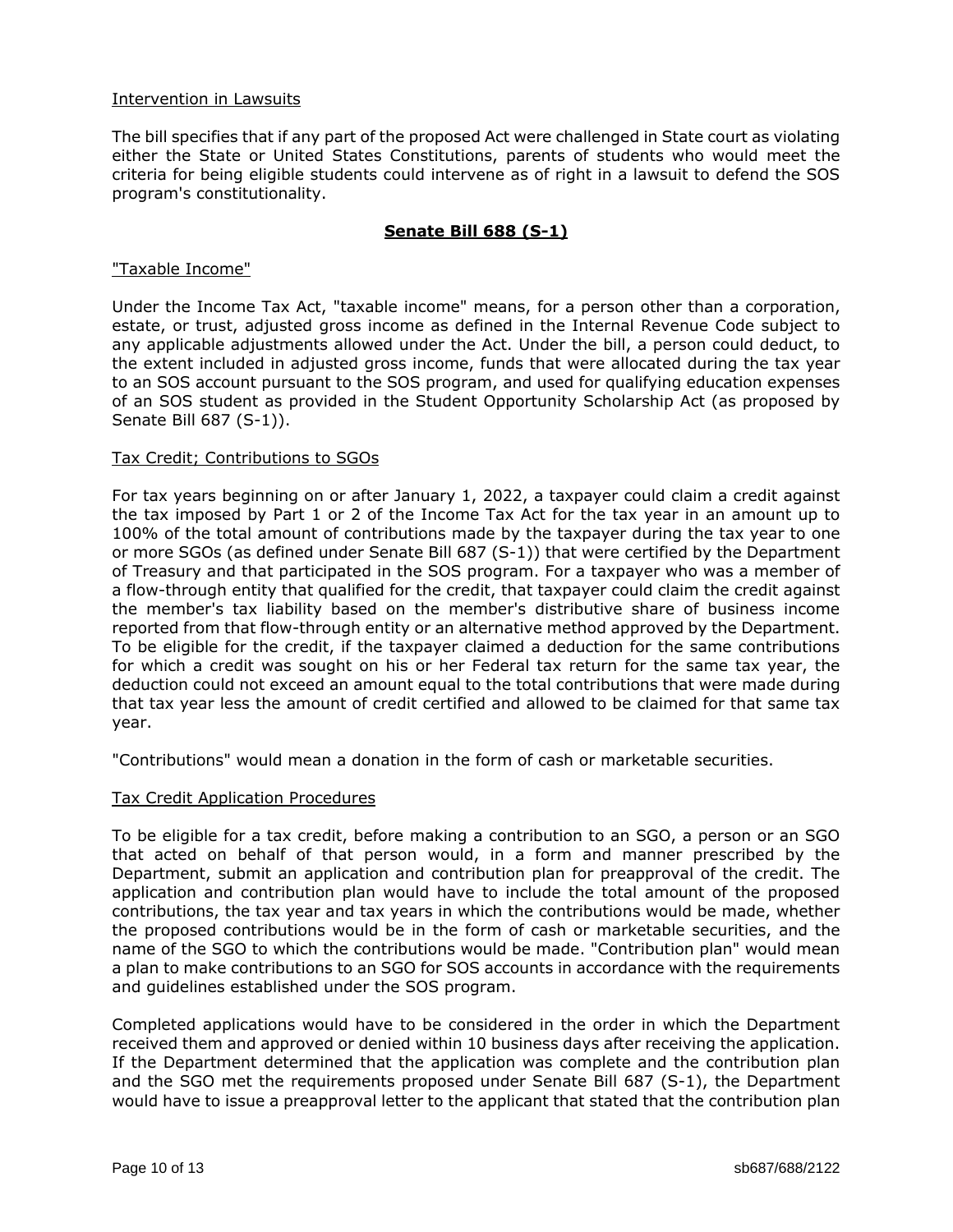qualified for the credit and the maximum total amount of the credit reserved for which a credit could be claimed for the tax year in which the contribution was made and a certificate of the contribution was issued by the SGO.

If an application were denied, the applicant could file an appeal in a form and manner prescribed by the Department or subsequently reapply for the same contribution plan or for another contribution plane, or both.

# Maximum Amount of Credits & Carryforward of Credit

Except as otherwise provided, the total of all credits reserved under preapproval letters for contributions plans approved under the bill could not exceed \$500.0 million for any State fiscal year. However, if in any State fiscal year in which the total aggregate amount of tax credits approved for the previous fiscal year was equal to or greater than 90% of the total aggregate amount of all tax credits available for the previous fiscal year, then the total aggregate amount of all tax credits available for the current State fiscal year would have to increase by 20%. The Department would have to publish on its website the total aggregate amount of all tax credits available when the amount was increased.

A taxpayer could agree to a multiyear contribution plan that could not exceed a total of four tax years.

If the credit allowed under the bill for the tax year and any unused carryforward of the credit allowed by the bill exceeded the taxpayer's tax lability for the tax year, that portion that exceeded the tax liability for the tax year could not be refunded but could be carried forward to offset tax liability in subsequent tax years or until used up, whichever occurred first.

A taxpayer with a preapproval lettered would have to make the preapproved contributions to the SGO no later than the earlier of the 15 businesses days following the date of the Department's preapproval letter or June 30 of the fiscal year of the preapproval letter. If the preapproved contribution were in the form of marketable securities, the SGO would have to monetize the securities within five business days of receipt and notify the Department within 10 business days of the monetization. If the monetized value of the market securities were less than the amount of the proposed contribution reflected on the preapproval letter, the taxpayer would have to supplement the contribution with additional cash to equal the amount of contribution reflected on the letter. The taxpayer could not claim a credit in excess of the amount of proposed contribution reflected on the preapproval letter. Within 10 business days after receiving a contribution for which a preapproval letter was issued, the SGO would have to notify the Department and issue a certificate of contribution to the taxpayer that included the name of the taxpayer, the amount of the contribution made, and the date on which the contribution was made.

The taxpayer would have to attach a copy of the certificate of contribution to the taxpayer's annual return for which a credit was claimed.

## Website Information & Report

The Department would have to include on its website the current amount of the total credit applications pending verification, the amount of the total credits allocated to date, and the remaining credit that was available to taxpayers that made contributions of SGOs. Upon notification that a contribution was made and a certificate of contribution had been issued, the Department would have to update the website to modify the amount of credit pending certification, the amount of credit allocated to taxpayers, and the remaining credit available for allocation, as applicable.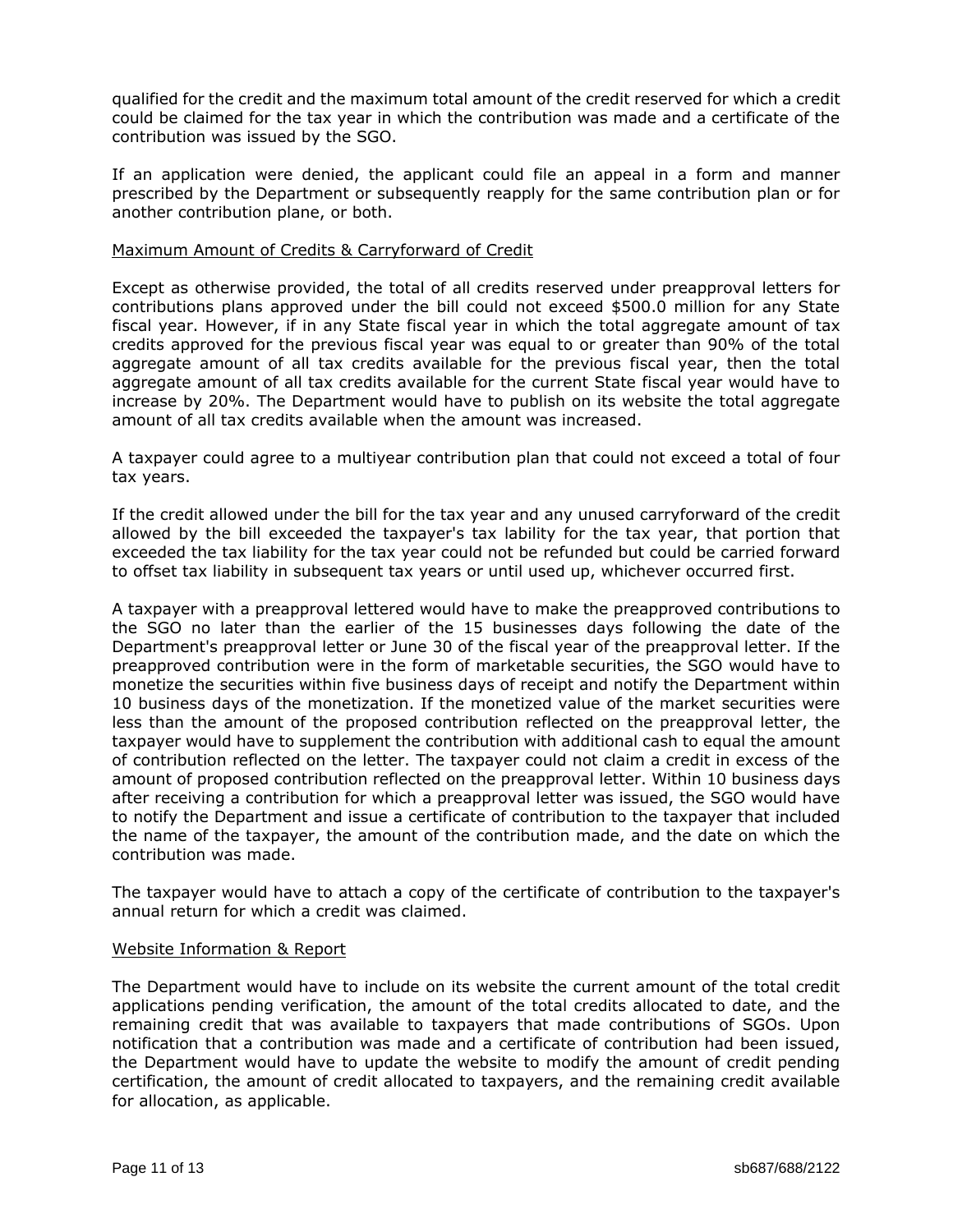By November 1, 2023, and each November 1 thereafter, the Department would have to submit a report concerning the administration, operation, and fiscal impact of the SOS program and the corresponding credits to the Legislature annually for the immediately preceding State fiscal year. The report would have to include all of the following:

- -- The number of applications received, and the total amount of contributions proposed for which a credit was sought.
- -- The number of preapproval letters issued, and the total amount of credits authorized in the letters.
- -- The number of certificate of contributions issued and the total amount of credits claimed.
- -- The amount of credits authorized in a preapproval letter that were not claimed or that were claimed by carried forward.
- -- The number of SOS accounts opened, and the total amount awarded by SGOs to SOS students reported by household income range intervals of \$5,000.
- -- Any other information that could be necessary to assist the Legislature in determining that the purposes of the SOS program and the corresponding tax credits were being fulfilled.

The report also would have to include the number of SOS accounts opened and total amount awarded to SGOs to SOS students reported as follows:

- -- SOS students who met the definition of a child with a disability as defined under IDEA.
- -- SOS students who were currently in foster care as defined in Section 2 of the Foster Care and Adoption Act.
- -- SOS students who were members of a household in which a student had previously received an SOS under the SOS Act.

MCL 206.30 et al. (S.B. 688) Legislative Analyst: Dana Adams

# **FISCAL IMPACT**

# **Senate Bill 687 (S-1)**

The bill would increase costs in the Department of Treasury to establish the Student Opportunity Scholarship Program. The costs likely would exceed current appropriation and would result from establishing the program, certifying SGOs, monitoring contributions made to an SGO, and providing annual reports on the program. The final costs to the Department would depend on the number of SGOs that sought certification and the level of contributions made to organizations.

To the extent the bill would provide new financial opportunities for low-income, disabled, or foster care students to attend nonpublic schools or home schools (rather than attending public schools), local units of government (schools) would see a decrease in State foundation allowance and categorical funding commensurate with the number of students who, because of the scholarships, unenrolled in public schools and enrolled in nonpublic or home schools. Similarly, the State would see lower costs for fewer pupils enrolled in public schools if the scholarships resulted in public school students' unenrolling and enrolling instead in nonpublic or home schools. However, the extent to which these financial opportunities would be available and used is unknown; therefore, a more precise fiscal impact estimate is indeterminable.

# **Senate Bill 688 (S-1)**

The bill would reduce State revenue by as much as \$500.0 million in the first year it was effective, with the potential for the revenue loss to increase 20% per year in later years. Even